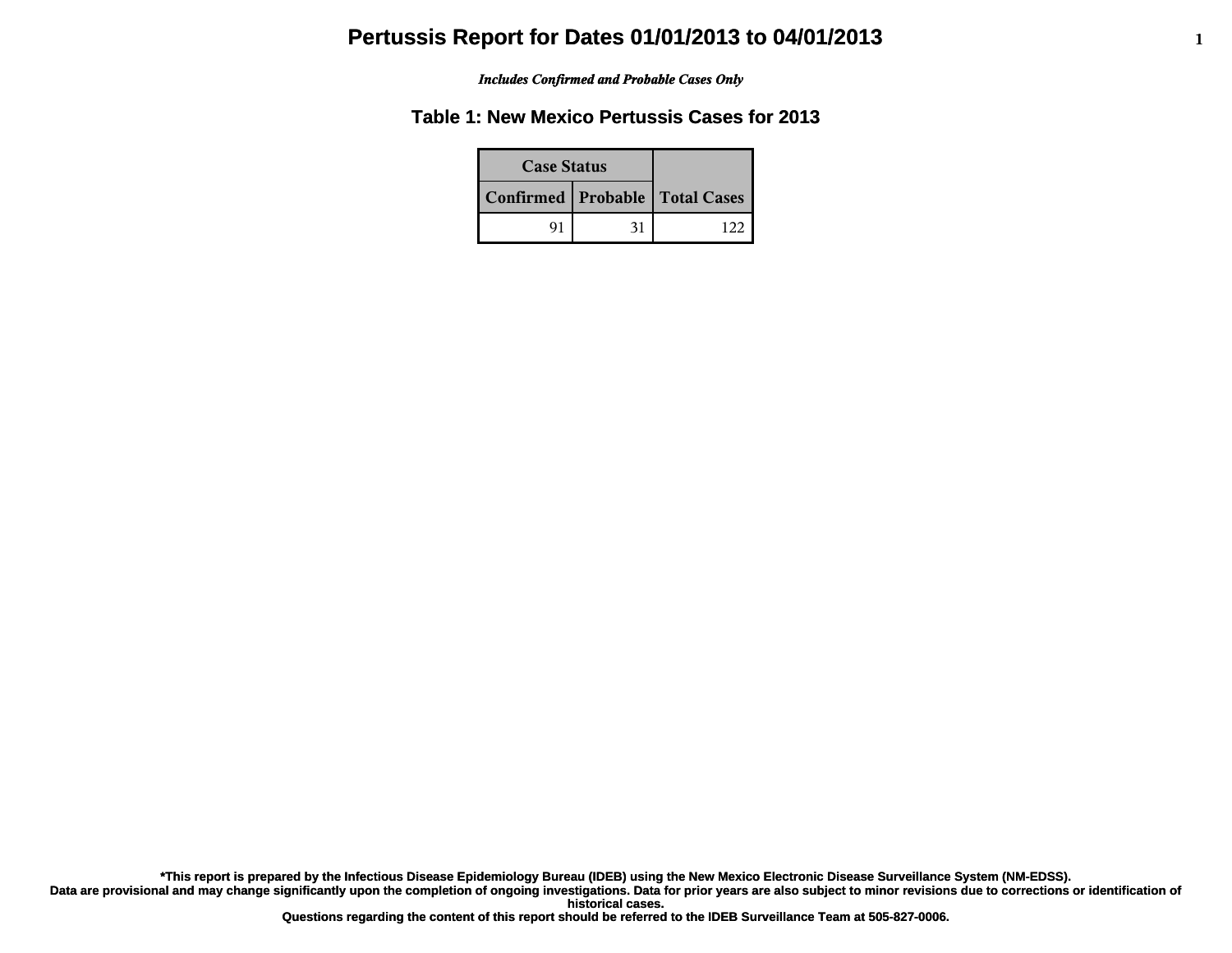#### *Includes Confirmed and Probable Cases Only*

## **Table 2: Pertussis Cases by County**

| County                   | Case<br><b>Number</b> | <b>Percent</b><br>of Total<br>Cases | Incidence<br>per<br>100,000 |
|--------------------------|-----------------------|-------------------------------------|-----------------------------|
| <b>Bernalillo County</b> | 54                    | 44.3                                | 8.1                         |
| Colfax County            | 7                     | 5.7                                 | 51.0                        |
| <b>Eddy County</b>       | 4                     | 3.3                                 | 7.4                         |
| <b>Grant County</b>      | 1                     | 0.8                                 | 3.4                         |
| Guadalupe County         | 1                     | 0.8                                 | 21.3                        |
| Lea County               | 6                     | 4.9                                 | 9.2                         |
| Los Alamos County        | 13                    | 10.7                                | 72.5                        |
| <b>McKinley County</b>   | 1                     | 0.8                                 | 1.4                         |
| <b>Quay County</b>       | 1                     | 0.8                                 | 11.1                        |
| Rio Arriba County        | $\overline{4}$        | 3.3                                 | 9.9                         |
| San Juan County          | 7                     | 5.7                                 | 5.4                         |
| San Miguel County        | 1                     | 0.8                                 | 3.4                         |
| Sandoval County          | 1                     | 0.8                                 | 0.8                         |
| Santa Fe County          | 8                     | 6.6                                 | 5.5                         |
| Sierra County            | $\overline{2}$        | 1.6                                 | 16.7                        |
| <b>Taos County</b>       | $\overline{2}$        | 1.6                                 | 6.1                         |
| Valencia County          | 9                     | 7.4                                 | 11.7                        |

**\*This report is prepared by the Infectious Disease Epidemiology Bureau (IDEB) using the New Mexico Electronic Disease Surveillance System (NM-EDSS).**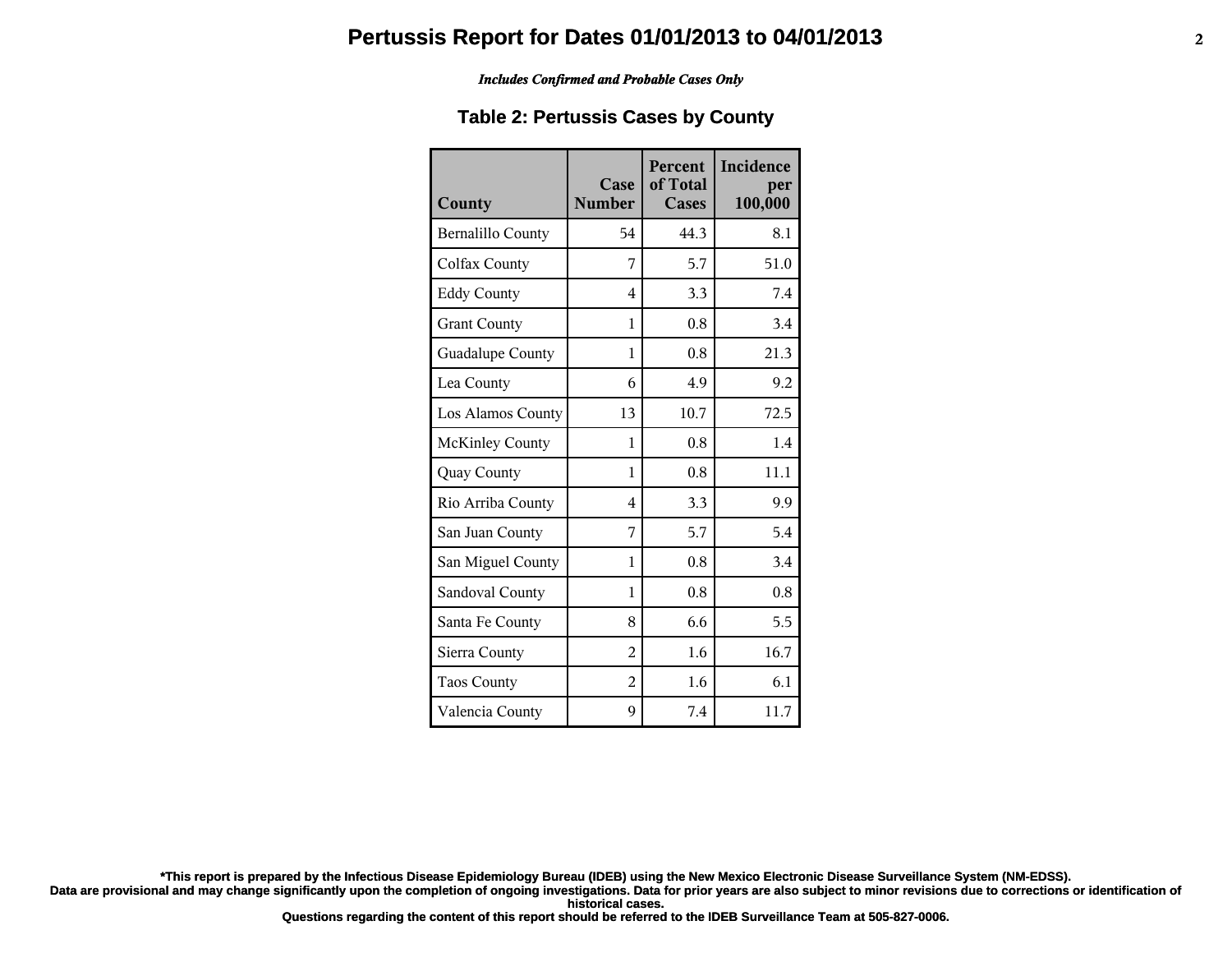#### *Includes Confirmed and Probable Cases Only*

## **Table 3: Pertussis Cases by Age Group**

| <b>Age Group</b>  | Case<br><b>Number</b> | Percent |
|-------------------|-----------------------|---------|
| ≤ 1 Year          | 8                     | 6.6     |
| 1 to 5 Years      | 11                    | 9.0     |
| 6 to 10 Years     | 34                    | 27.9    |
| 11 to 18 Years    | 29                    | 23.8    |
| 19 to 65 Years    | 39                    | 32.0    |
| 65 Years or Older |                       |         |

**\*This report is prepared by the Infectious Disease Epidemiology Bureau (IDEB) using the New Mexico Electronic Disease Surveillance System (NM-EDSS).**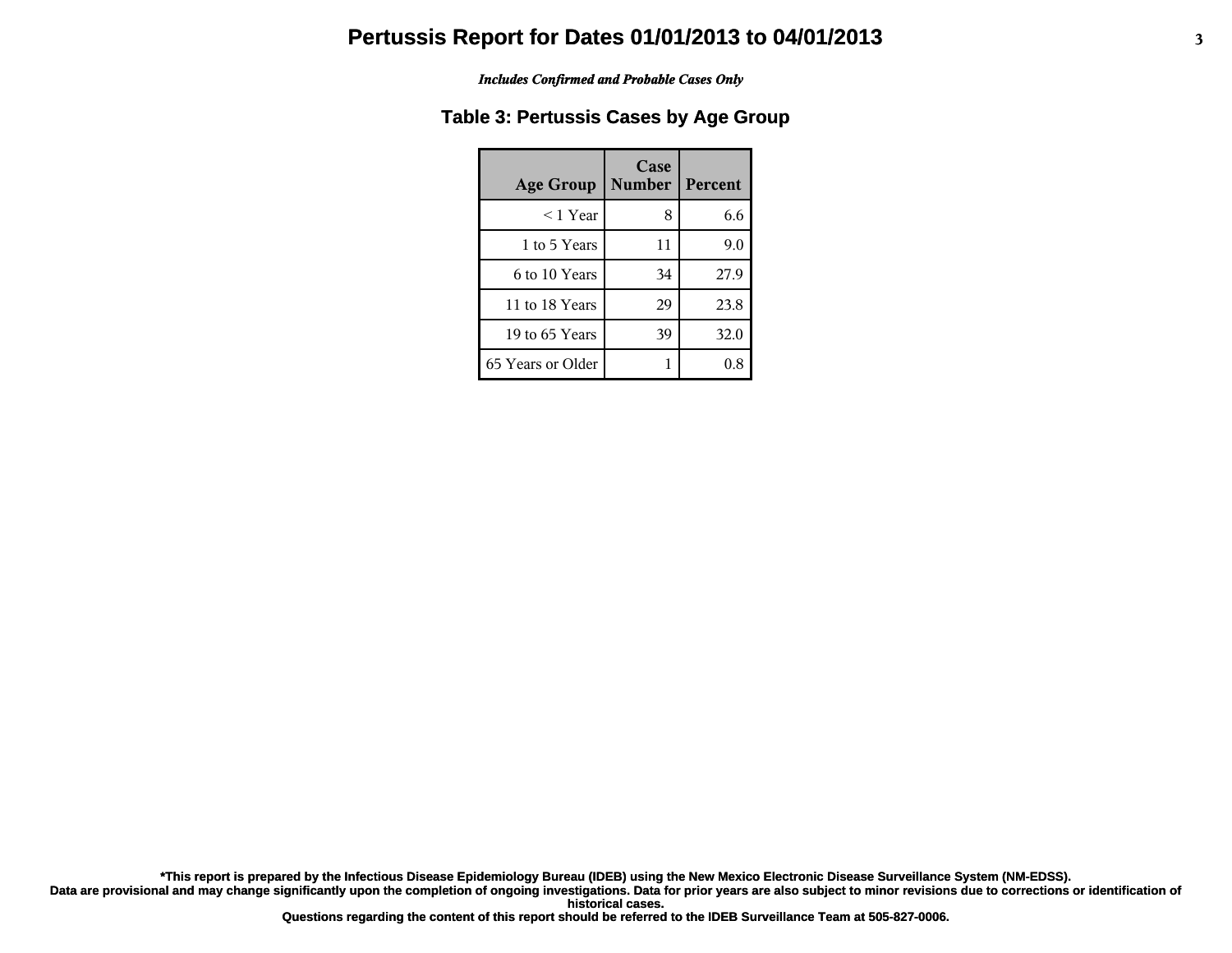#### *Includes Confirmed and Probable Cases Only*

## **Table 4: Pertussis Cases by Race/Ethnicity**

| <b>Race/Ethnicity</b>             | Case<br><b>Number</b> | Percent |
|-----------------------------------|-----------------------|---------|
| American Indian or Alaska Nativel | 3                     | 2.5     |
| <b>Black or African American</b>  | 2                     | 1.6     |
| Hispanic                          | 60                    | 49.2    |
| White                             | 56                    | 45.9    |
| Multi-race                        |                       | 0.8     |

**\*This report is prepared by the Infectious Disease Epidemiology Bureau (IDEB) using the New Mexico Electronic Disease Surveillance System (NM-EDSS).**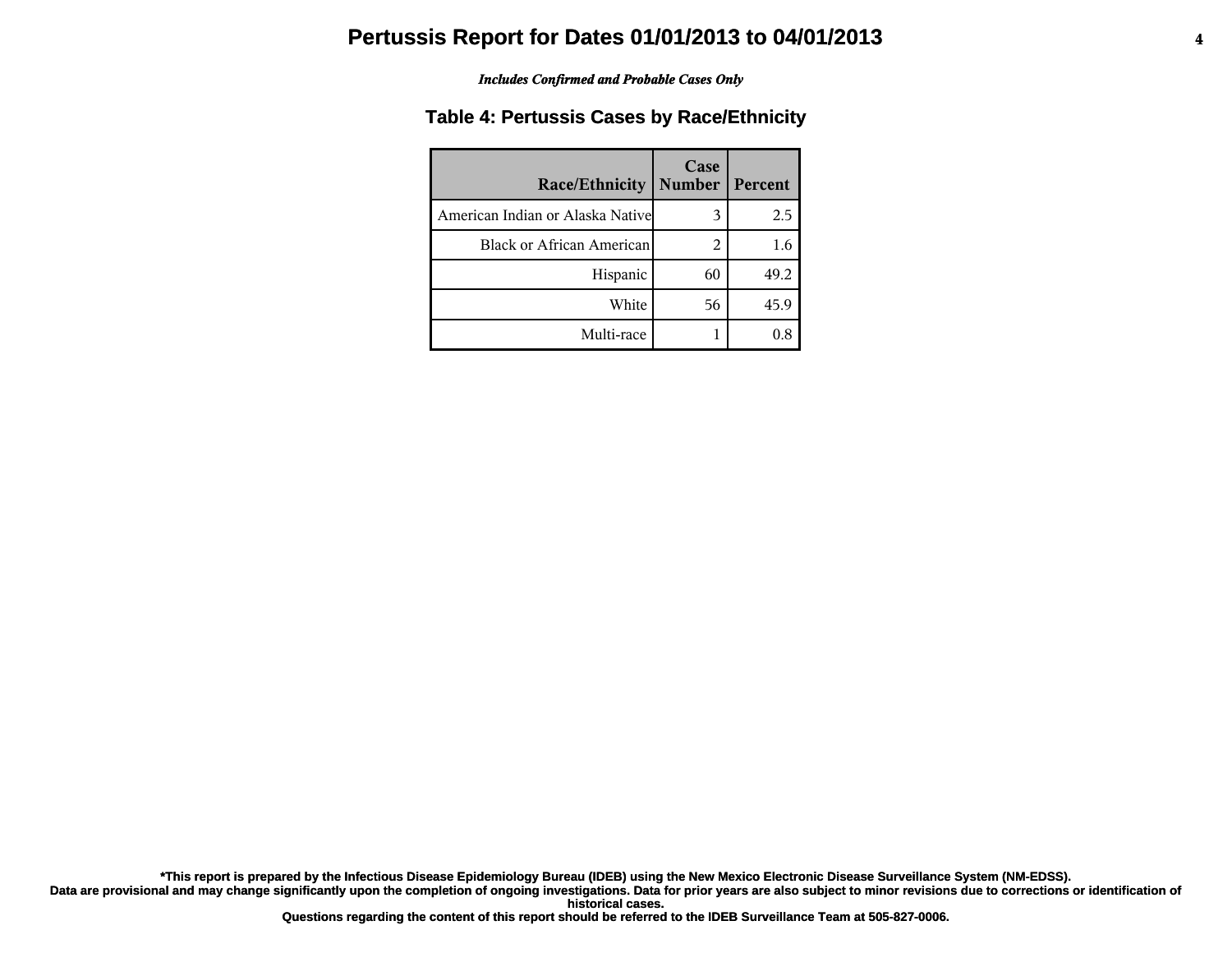#### *Includes Confirmed and Probable Cases Only*

## **Table 5: Cases of Pertussis by Race/Ethnicity**

|                                  | <b>Ethnicity</b>         |                                        |                            |              |
|----------------------------------|--------------------------|----------------------------------------|----------------------------|--------------|
| Race                             | Hispanic<br>or<br>Latino | <b>Not</b><br>Hispanic<br>or<br>Latino | Unknown/<br><b>Missing</b> | <b>Total</b> |
| American Indian or Alaska Native | 1                        | $\overline{2}$                         | $\theta$                   | 3            |
|                                  | 0.82                     | 1.64                                   | 0.00                       | 2.46         |
| <b>Black or African American</b> | $\overline{2}$           | $\Omega$                               | $\Omega$                   | 2            |
|                                  | 1.64                     | 0.00                                   | 0.00                       | 1.64         |
| White                            | 48                       | 54                                     | $\mathfrak{D}$             | 104          |
|                                  | 39.34                    | 44.26                                  | 1.64                       | 85.25        |
| Multi-race                       | $\Omega$<br>0.00         | 1<br>0.82                              | $\Omega$<br>0.00           | 0.82         |
| <b>Unknown/Missing</b>           | 12                       | $\theta$                               | $\Omega$                   | 12           |
|                                  | 9.84                     | 0.00                                   | 0.00                       | 9.84         |
| <b>Total</b>                     | 63                       | 57                                     | $\mathfrak{D}$             | 122          |
|                                  | 51.64                    | 46.72                                  | 1.64                       | 100.00       |

**\*This report is prepared by the Infectious Disease Epidemiology Bureau (IDEB) using the New Mexico Electronic Disease Surveillance System (NM-EDSS).**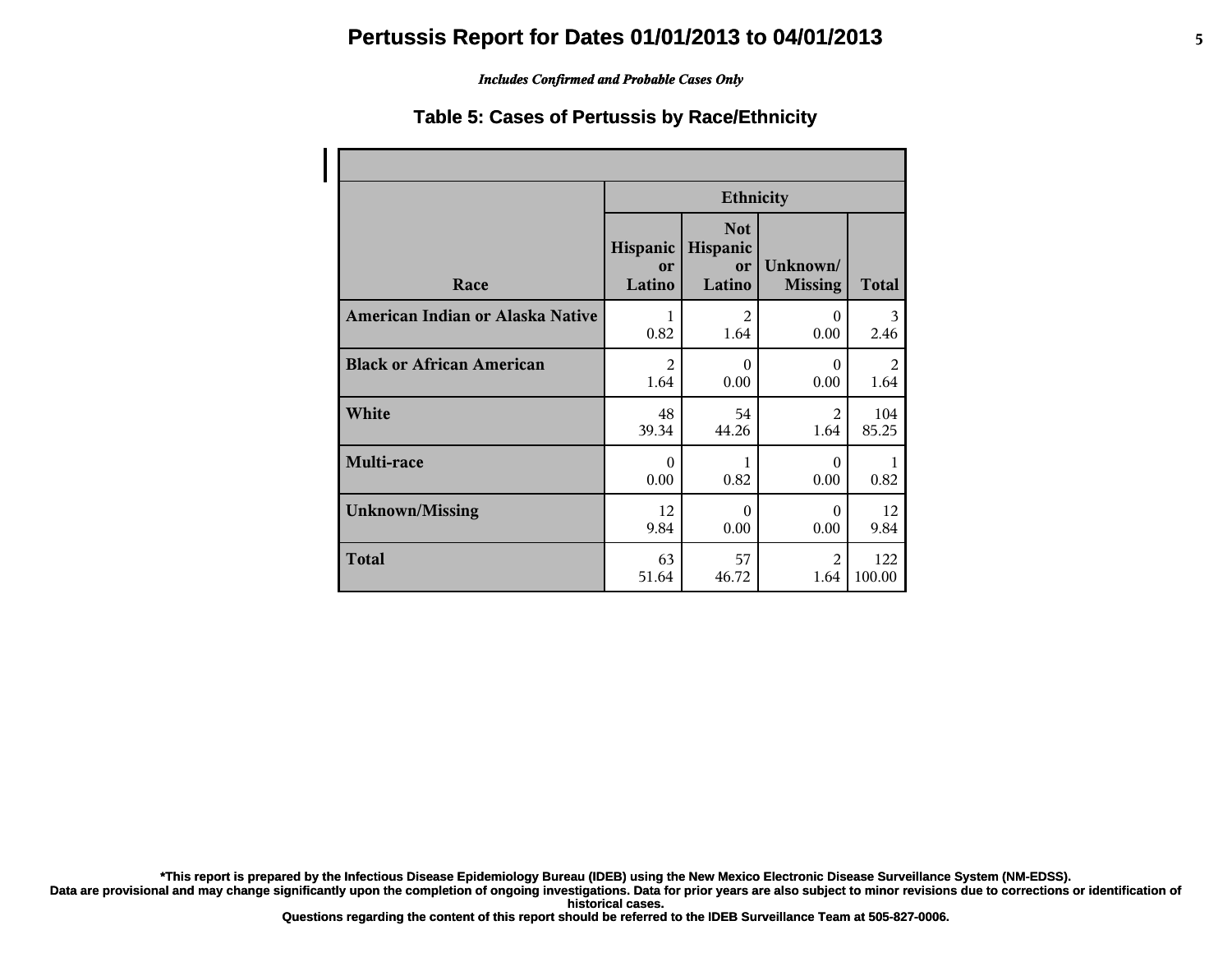*Includes Confirmed and Probable Cases Only*

## **Table 6: Pertussis Cases by Sex**

|        | Case<br><b>Sex   Number</b> | Percent |
|--------|-----------------------------|---------|
| Female | 68                          | 55.7    |
| Male   | 54                          | 44.3    |

**\*This report is prepared by the Infectious Disease Epidemiology Bureau (IDEB) using the New Mexico Electronic Disease Surveillance System (NM-EDSS).**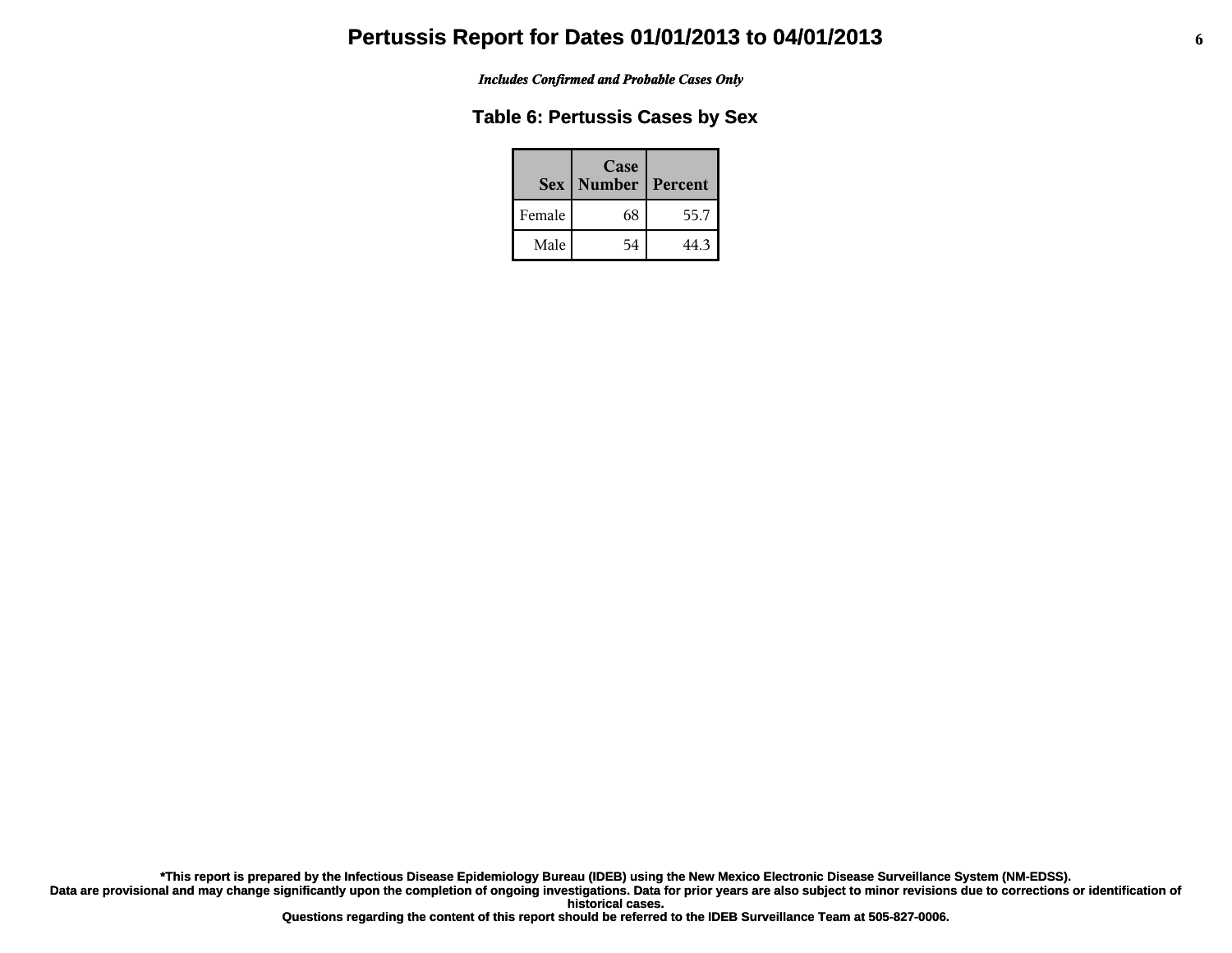#### *Includes Confirmed and Probable Cases Only*

### **Table 7: Hospitalizations of Pertussis Cases**

| <b>Yes</b> |         | No    |         |  |
|------------|---------|-------|---------|--|
| Count      | Percent | Count | Percent |  |
|            | 5.0     | 115   | 95.0    |  |

**\*This report is prepared by the Infectious Disease Epidemiology Bureau (IDEB) using the New Mexico Electronic Disease Surveillance System (NM-EDSS).**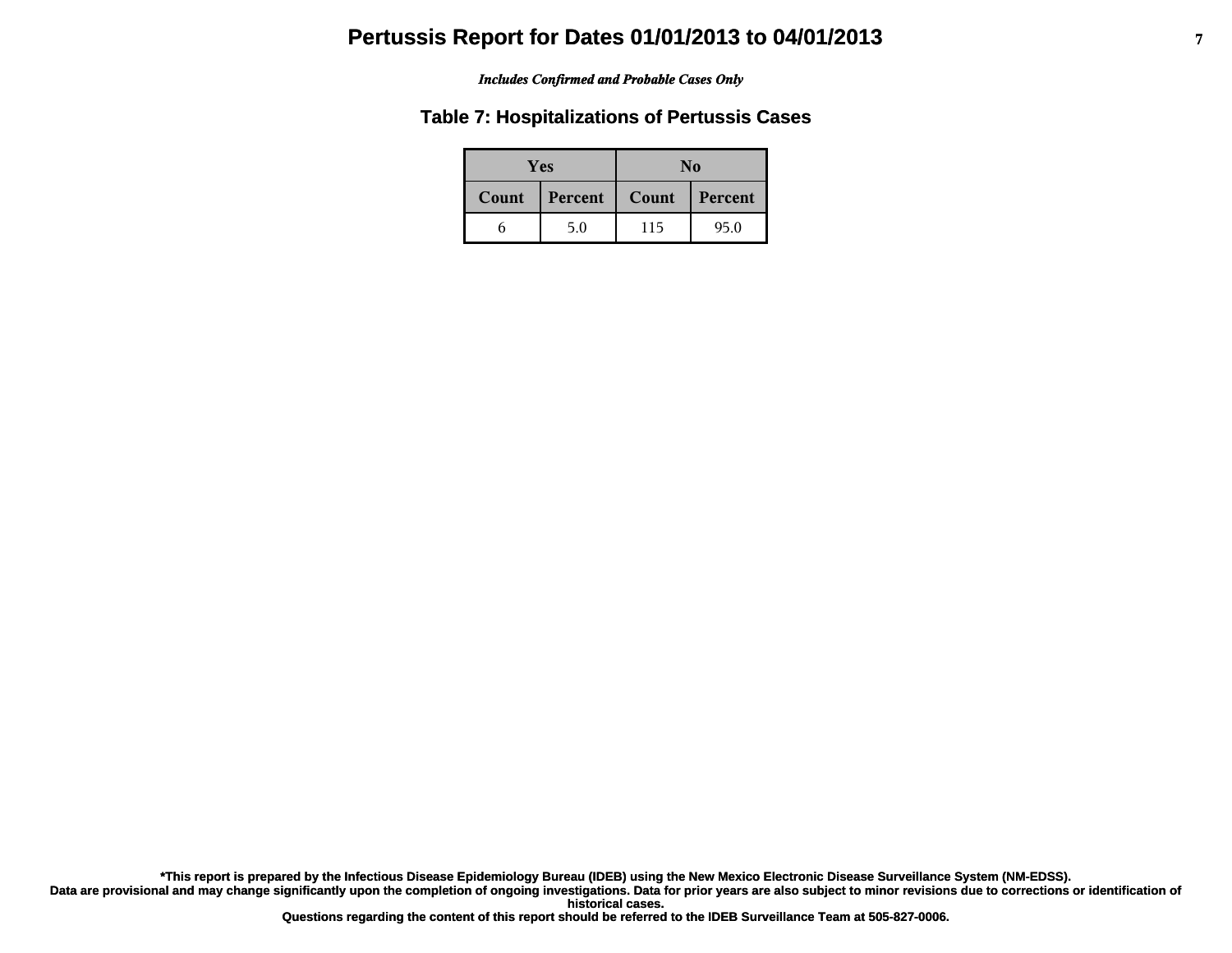#### *Includes Confirmed and Probable Cases Only*

# **Table 8: Cases of Pertussis by Hospitalization and Age Group**

|                          | <b>Hospitalized Cases</b> |                |                  |              |
|--------------------------|---------------------------|----------------|------------------|--------------|
| <b>Age Group</b>         | <b>Yes</b>                | N <sub>0</sub> | <b>Unknown</b>   | <b>Total</b> |
| $\leq$ 1 Year            | 4<br>50.00                | 4<br>50.00     | 0<br>0.00        | 8            |
| 1 to 5 Years             | 0<br>0.00                 | 11<br>100.00   | 0<br>0.00        | 11           |
| 6 to 10 Years            | 0<br>0.00                 | 34<br>100.00   | $\Omega$<br>0.00 | 34           |
| 11 to 18 Years           | $\theta$<br>0.00          | 28<br>96.55    | 3.45             | 29           |
| 19 to 65 Years           | 1<br>2.56                 | 38<br>97.44    | 0<br>0.00        | 39           |
| <b>65 Years or Older</b> | 1<br>100.00               | 0<br>0.00      | 0<br>0.00        | $\mathbf{1}$ |
| <b>Total</b>             | 6                         | 115            | 1                | 122          |

**\*This report is prepared by the Infectious Disease Epidemiology Bureau (IDEB) using the New Mexico Electronic Disease Surveillance System (NM-EDSS).**